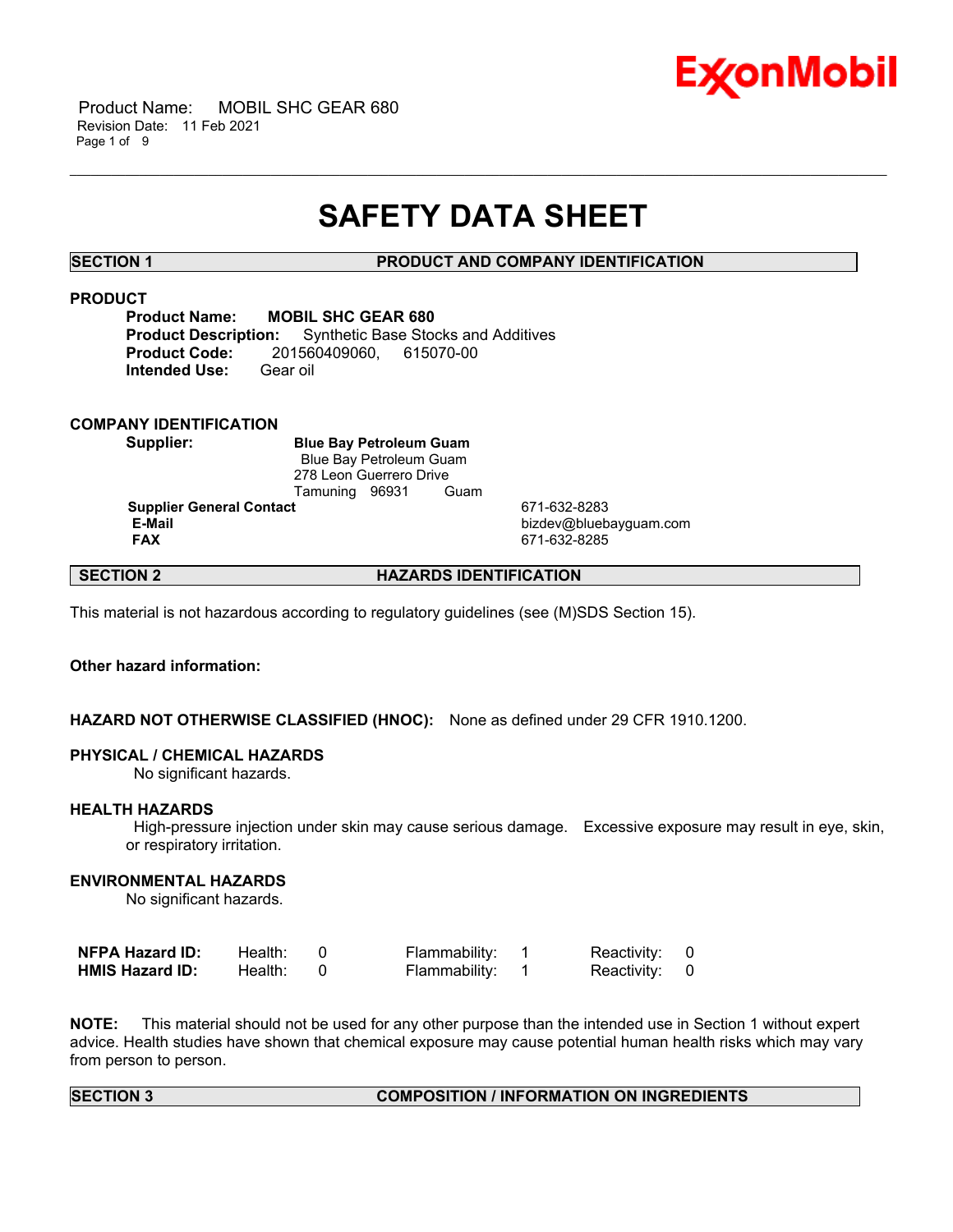

This material is defined as a mixture.

# **Hazardous Substance(s) or Complex Substance(s) required for disclosure**

| <b>Name</b>                            | CAS#       | Concentration* | <b>GHS Hazard Codes</b> |
|----------------------------------------|------------|----------------|-------------------------|
| <b>IBENZENE, C10-14- ALKYL DERIVS.</b> | 68442-69-3 | $0.1 - 5.1\%$  | H304, H315, H400(M)     |
|                                        |            |                | factor 1                |
| <b>IDITRIDECYL ADIPATE</b>             | 16958-92-2 | 10 - < 20%     | None                    |

\_\_\_\_\_\_\_\_\_\_\_\_\_\_\_\_\_\_\_\_\_\_\_\_\_\_\_\_\_\_\_\_\_\_\_\_\_\_\_\_\_\_\_\_\_\_\_\_\_\_\_\_\_\_\_\_\_\_\_\_\_\_\_\_\_\_\_\_\_\_\_\_\_\_\_\_\_\_\_\_\_\_\_\_\_\_\_\_\_\_\_\_\_\_\_\_\_\_\_\_\_\_\_\_\_\_\_\_\_\_\_\_\_\_\_\_\_\_

\* All concentrations are percent by weight unless material is a gas. Gas concentrations are in percent by volume.

As per paragraph (i) of 29 CFR 1910.1200, formulation is considered a trade secret and specific chemical identity and exact percentage (concentration) of composition may have been withheld. Specific chemical identity and exact percentage composition will be provided to health professionals, employees, or designated representatives in accordance with applicable provisions of paragraph (i).

### **SECTION 4 FIRST AID MEASURES**

### **INHALATION**

Remove from further exposure. For those providing assistance, avoid exposure to yourself or others. Use adequate respiratory protection. If respiratory irritation, dizziness, nausea, or unconsciousness occurs, seek immediate medical assistance. If breathing has stopped, assist ventilation with a mechanical device or use mouth-to-mouth resuscitation.

# **SKIN CONTACT**

Wash contact areas with soap and water. If product is injected into or under the skin, or into any part of the body, regardless of the appearance of the wound or its size, the individual should be evaluated immediately by a physician as a surgical emergency. Even though initial symptoms from high pressure injection may be minimal or absent, early surgical treatment within the first few hours may significantly reduce the ultimate extent of injury.

# **EYE CONTACT**

Flush thoroughly with water. If irritation occurs, get medical assistance.

# **INGESTION**

First aid is normally not required. Seek medical attention if discomfort occurs.

**SECTION 5 FIRE FIGHTING MEASURES**

# **EXTINGUISHING MEDIA**

**Appropriate Extinguishing Media:** Use water fog, foam, dry chemical or carbon dioxide (CO2) to extinguish flames.

**Inappropriate Extinguishing Media:** Straight Streams of Water

### **FIRE FIGHTING**

**Fire Fighting Instructions:** Evacuate area. Prevent runoff from fire control or dilution from entering streams, sewers, or drinking water supply. Firefighters should use standard protective equipment and in enclosed spaces, self-contained breathing apparatus (SCBA). Use water spray to cool fire exposed surfaces and to protect personnel.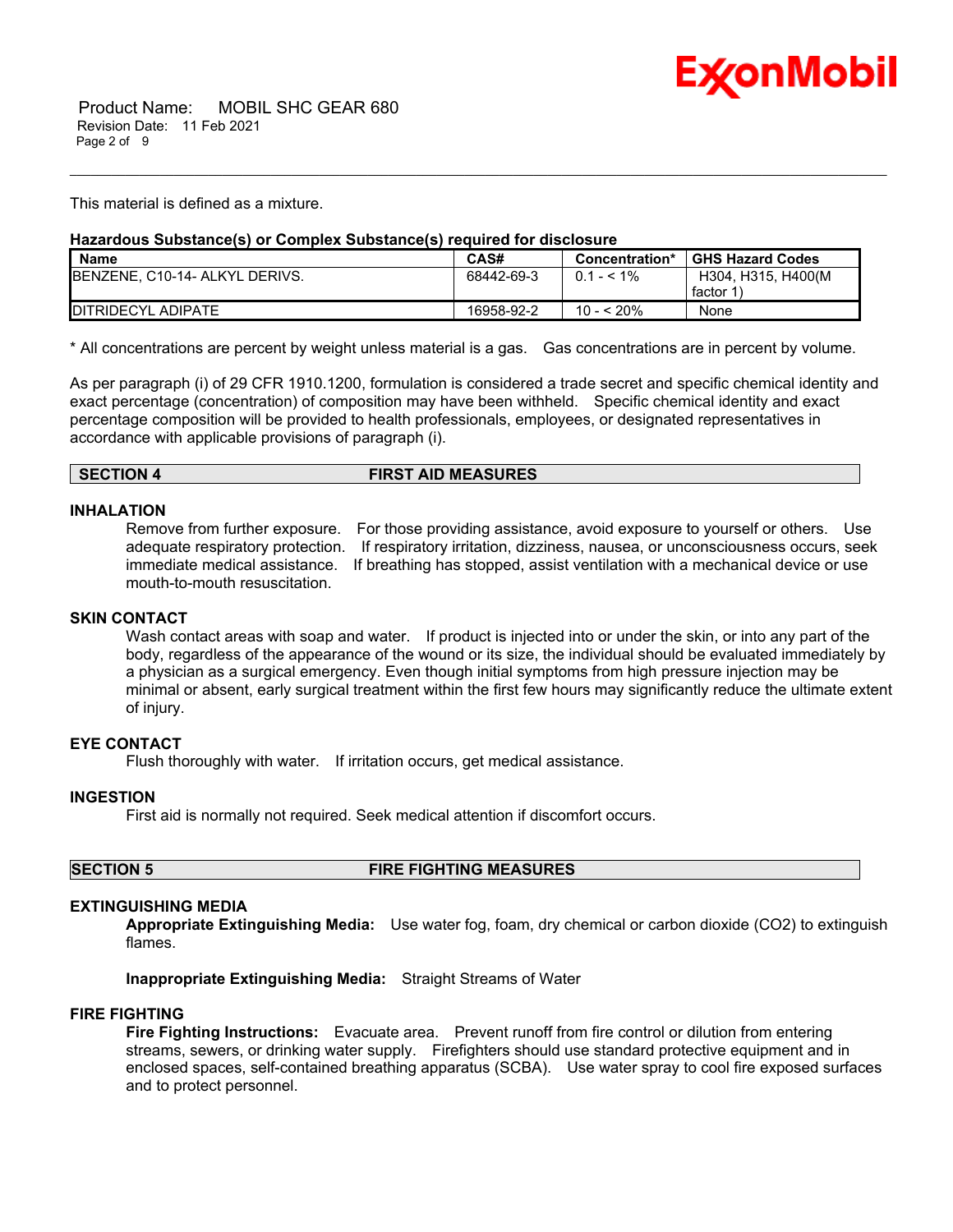

 Product Name: MOBIL SHC GEAR 680 Revision Date: 11 Feb 2021 Page 3 of 9

> **Hazardous Combustion Products:** Aldehydes, Incomplete combustion products, Oxides of carbon, Smoke, Fume, Sulfur oxides

\_\_\_\_\_\_\_\_\_\_\_\_\_\_\_\_\_\_\_\_\_\_\_\_\_\_\_\_\_\_\_\_\_\_\_\_\_\_\_\_\_\_\_\_\_\_\_\_\_\_\_\_\_\_\_\_\_\_\_\_\_\_\_\_\_\_\_\_\_\_\_\_\_\_\_\_\_\_\_\_\_\_\_\_\_\_\_\_\_\_\_\_\_\_\_\_\_\_\_\_\_\_\_\_\_\_\_\_\_\_\_\_\_\_\_\_\_\_

### **FLAMMABILITY PROPERTIES**

**Flash Point [Method]:** >210°C (410°F) [ASTM D-92] **Flammable Limits (Approximate volume % in air):** LEL: 0.9 UEL: 7.0 **Autoignition Temperature:** N/D

# **SECTION 6 ACCIDENTAL RELEASE MEASURES**

### **NOTIFICATION PROCEDURES**

In the event of a spill or accidental release, notify relevant authorities in accordance with all applicable regulations. US regulations require reporting releases of this material to the environment which exceed the applicable reportable quantity or oil spills which could reach any waterway including intermittent dry creeks. The National Response Center can be reached at (800)424-8802.

# **PROTECTIVE MEASURES**

Avoid contact with spilled material. See Section 5 for fire fighting information. See the Hazard Identification Section for Significant Hazards. See Section 4 for First Aid Advice. See Section 8 for advice on the minimum requirements for personal protective equipment. Additional protective measures may be necessary, depending on the specific circumstances and/or the expert judgment of the emergency responders.

### **SPILL MANAGEMENT**

Land Spill: Stop leak if you can do it without risk. Recover by pumping or with suitable absorbent.

**Water Spill:** Stop leak if you can do it without risk. Confine the spill immediately with booms. Warn other shipping. Remove from the surface by skimming or with suitable absorbents. Seek the advice of a specialist before using dispersants.

Water spill and land spill recommendations are based on the most likely spill scenario for this material; however, geographic conditions, wind, temperature, (and in the case of a water spill) wave and current direction and speed may greatly influence the appropriate action to be taken. For this reason, local experts should be consulted. Note: Local regulations may prescribe or limit action to be taken.

### **ENVIRONMENTAL PRECAUTIONS**

Large Spills: Dike far ahead of liquid spill for later recovery and disposal. Prevent entry into waterways, sewers, basements or confined areas.

### **SECTION 7 HANDLING AND STORAGE**

#### **HANDLING**

 Prevent small spills and leakage to avoid slip hazard. Material can accumulate static charges which may cause an electrical spark (ignition source). When the material is handled in bulk, an electrical spark could ignite any flammable vapors from liquids or residues that may be present (e.g., during switch-loading operations). Use proper bonding and/or ground procedures. However, bonding and grounds may not eliminate the hazard from static accumulation. Consult local applicable standards for guidance. Additional references include American Petroleum Institute 2003 (Protection Against Ignitions Arising out of Static, Lightning and Stray Currents) or National Fire Protection Agency 77 (Recommended Practice on Static Electricity) or CENELEC CLC/TR 50404 (Electrostatics - Code of practice for the avoidance of hazards due to static electricity).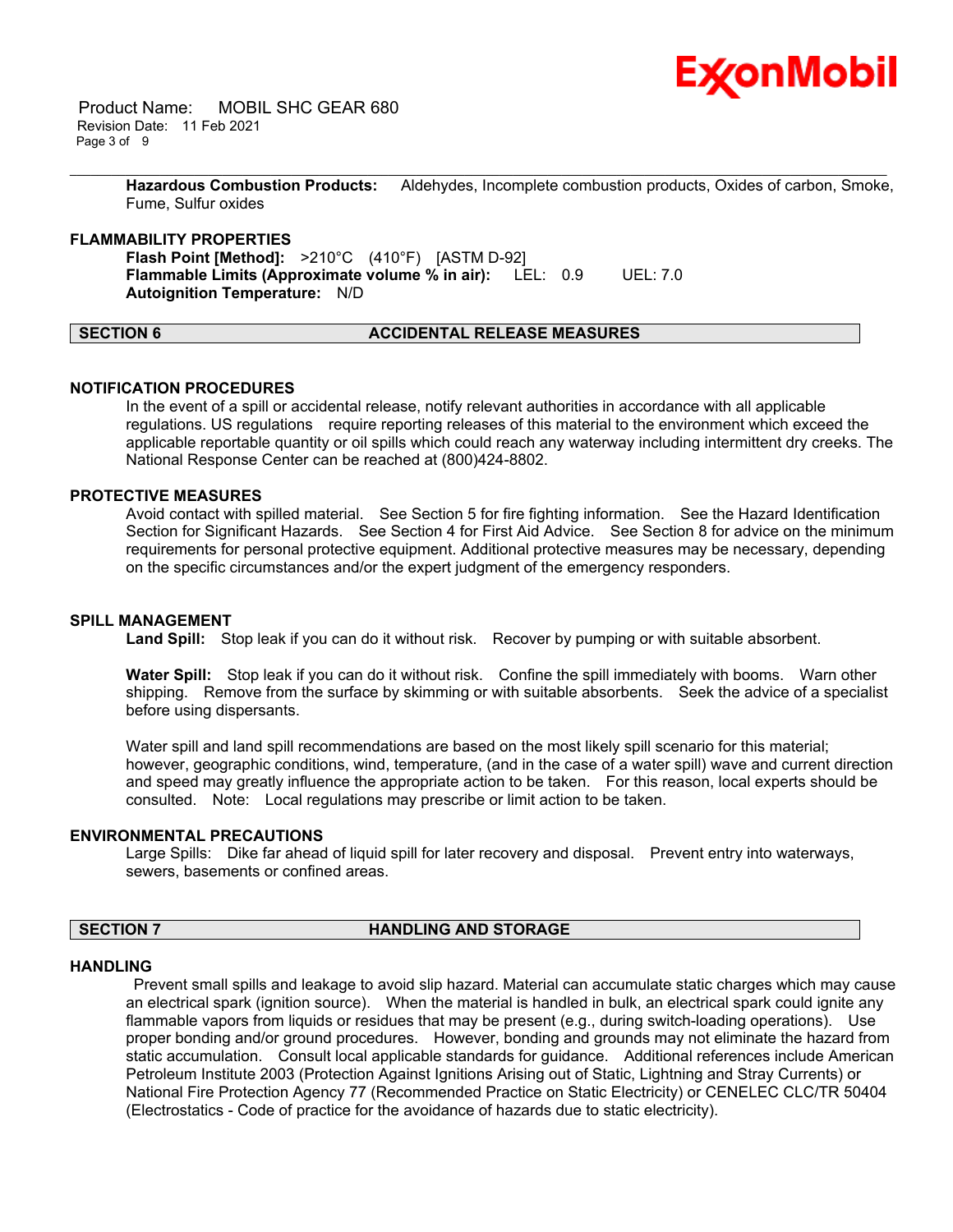

 Product Name: MOBIL SHC GEAR 680 Revision Date: 11 Feb 2021 Page 4 of 9

**Static Accumulator:** This material is a static accumulator.

# **STORAGE**

The type of container used to store the material may affect static accumulation and dissipation. Do not store in open or unlabelled containers.

\_\_\_\_\_\_\_\_\_\_\_\_\_\_\_\_\_\_\_\_\_\_\_\_\_\_\_\_\_\_\_\_\_\_\_\_\_\_\_\_\_\_\_\_\_\_\_\_\_\_\_\_\_\_\_\_\_\_\_\_\_\_\_\_\_\_\_\_\_\_\_\_\_\_\_\_\_\_\_\_\_\_\_\_\_\_\_\_\_\_\_\_\_\_\_\_\_\_\_\_\_\_\_\_\_\_\_\_\_\_\_\_\_\_\_\_\_\_

### **SECTION 8 EXPOSURE CONTROLS / PERSONAL PROTECTION**

#### **EXPOSURE LIMIT VALUES**

#### **Exposure limits/standards (Note: Exposure limits are not additive)**

| <b>Substance Name</b>               | Form | / Standard<br>∟imit ′ |                  | <b>NOTE</b> | <b>Source</b> |
|-------------------------------------|------|-----------------------|------------------|-------------|---------------|
| <b>ADIPATE</b><br><b>DITRIDECYL</b> |      | <b>TWA</b>            | $5 \text{ ma/m}$ | N/A         | ExxonMobil    |

**Exposure limits/standards for materials that can be formed when handling this product:** When mists/aerosols can occur the following are recommended:  $5 \text{ mg/m}^3$  - ACGIH TLV (inhalable fraction),  $5 \text{ mg/m}^3$  - OSHA PEL.

NOTE: Limits/standards shown for guidance only. Follow applicable regulations.

No biological limits allocated.

### **ENGINEERING CONTROLS**

The level of protection and types of controls necessary will vary depending upon potential exposure conditions. Control measures to consider:

No special requirements under ordinary conditions of use and with adequate ventilation.

# **PERSONAL PROTECTION**

Personal protective equipment selections vary based on potential exposure conditions such as applications, handling practices, concentration and ventilation. Information on the selection of protective equipment for use with this material, as provided below, is based upon intended, normal usage.

**Respiratory Protection:** If engineering controls do not maintain airborne contaminant concentrations at a level which is adequate to protect worker health, an approved respirator may be appropriate. Respirator selection, use, and maintenance must be in accordance with regulatory requirements, if applicable. Types of respirators to be considered for this material include:

No special requirements under ordinary conditions of use and with adequate ventilation.

For high airborne concentrations, use an approved supplied-air respirator, operated in positive pressure mode. Supplied air respirators with an escape bottle may be appropriate when oxygen levels are inadequate, gas/vapor warning properties are poor, or if air purifying filter capacity/rating may be exceeded.

**Hand Protection:** Any specific glove information provided is based on published literature and glove manufacturer data. Glove suitability and breakthrough time will differ depending on the specific use conditions. Contact the glove manufacturer for specific advice on glove selection and breakthrough times for your use conditions. Inspect and replace worn or damaged gloves. The types of gloves to be considered for this material include: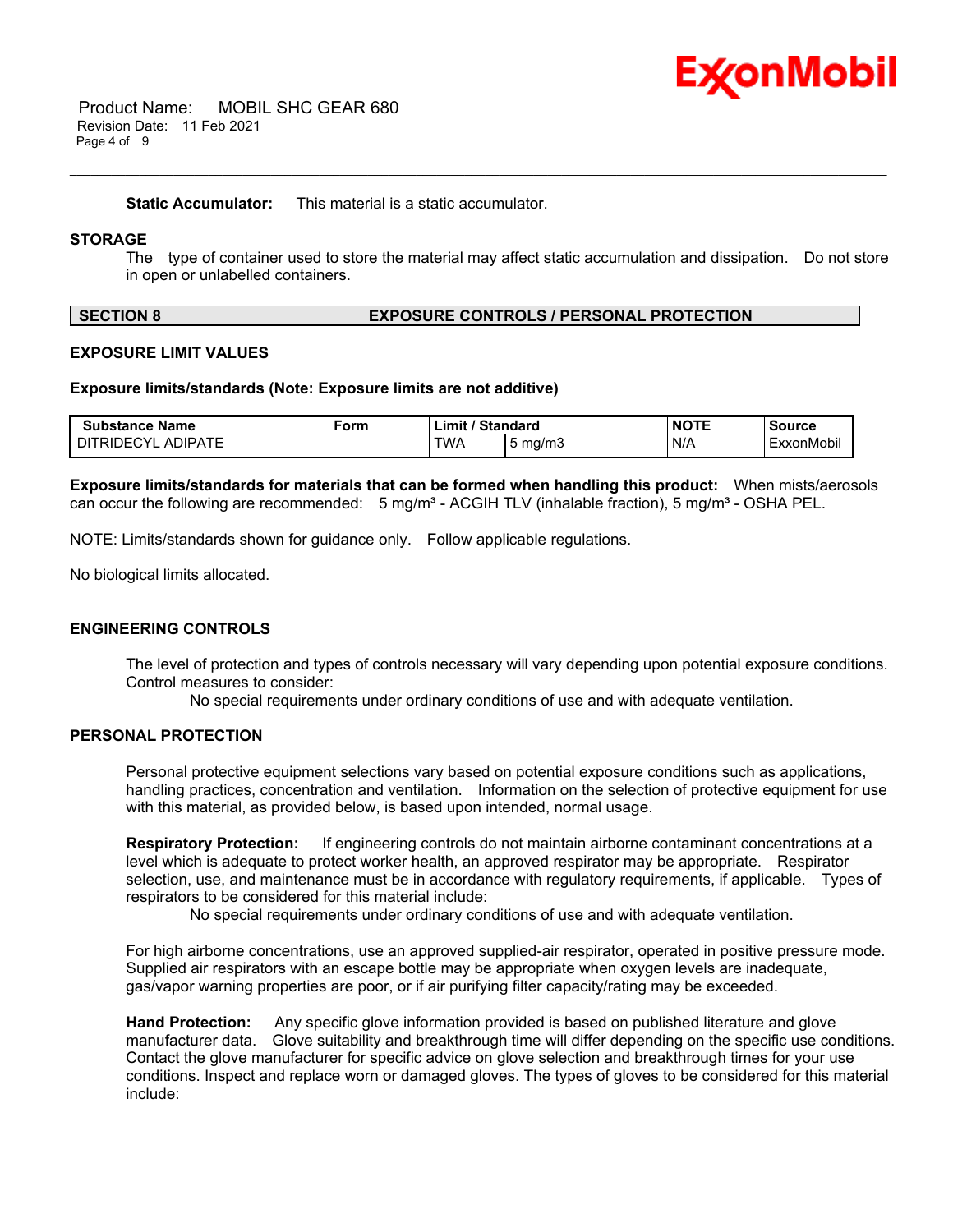

 Product Name: MOBIL SHC GEAR 680 Revision Date: 11 Feb 2021 Page 5 of 9

No protection is ordinarily required under normal conditions of use.

**Eye Protection:** If contact is likely, safety glasses with side shields are recommended.

**Skin and Body Protection:** Any specific clothing information provided is based on published literature or manufacturer data. The types of clothing to be considered for this material include:

\_\_\_\_\_\_\_\_\_\_\_\_\_\_\_\_\_\_\_\_\_\_\_\_\_\_\_\_\_\_\_\_\_\_\_\_\_\_\_\_\_\_\_\_\_\_\_\_\_\_\_\_\_\_\_\_\_\_\_\_\_\_\_\_\_\_\_\_\_\_\_\_\_\_\_\_\_\_\_\_\_\_\_\_\_\_\_\_\_\_\_\_\_\_\_\_\_\_\_\_\_\_\_\_\_\_\_\_\_\_\_\_\_\_\_\_\_\_

 No skin protection is ordinarily required under normal conditions of use. In accordance with good industrial hygiene practices, precautions should be taken to avoid skin contact.

**Specific Hygiene Measures:** Always observe good personal hygiene measures, such as washing after handling the material and before eating, drinking, and/or smoking. Routinely wash work clothing and protective equipment to remove contaminants. Discard contaminated clothing and footwear that cannot be cleaned. Practice good housekeeping.

### **ENVIRONMENTAL CONTROLS**

 Comply with applicable environmental regulations limiting discharge to air, water and soil. Protect the environment by applying appropriate control measures to prevent or limit emissions.

### **SECTION 9 PHYSICAL AND CHEMICAL PROPERTIES**

**Note: Physical and chemical properties are provided for safety, health and environmental considerations only and may not fully represent product specifications. Contact the Supplier for additional information.**

# **GENERAL INFORMATION**

**Physical State:** Liquid **Color:** Colorless to Yellow **Odor:** Characteristic **Odor Threshold:** N/D

### **IMPORTANT HEALTH, SAFETY, AND ENVIRONMENTAL INFORMATION**

**Relative Density (at 15 °C):** 0.85 [ASTM D4052] **Flammability (Solid, Gas):** N/A **Flash Point [Method]:** >210°C (410°F) [ASTM D-92] **Flammable Limits (Approximate volume % in air):** LEL: 0.9 UEL: 7.0 **Autoignition Temperature:** N/D **Boiling Point / Range:** > 316°C (600°F) [Estimated] **Decomposition Temperature:** N/D **Vapor Density (Air = 1):** > 2 at 101 kPa [Estimated] **Vapor Pressure:** < 0.013 kPa (0.1 mm Hg) at 20 °C [Estimated] **Evaporation Rate (n-butyl acetate = 1):** N/D **pH:** N/A **Log Pow (n-Octanol/Water Partition Coefficient):** > 3.5 [Estimated] **Solubility in Water:** Negligible **Viscosity:** 680 cSt (680 mm2/sec) at 40 °C [ASTM D 445] **Oxidizing Properties:** See Hazards Identification Section.

### **OTHER INFORMATION**

**Freezing Point:** N/D **Melting Point:** N/A **Pour Point:** -27°C (-17°F) [ASTM D5950]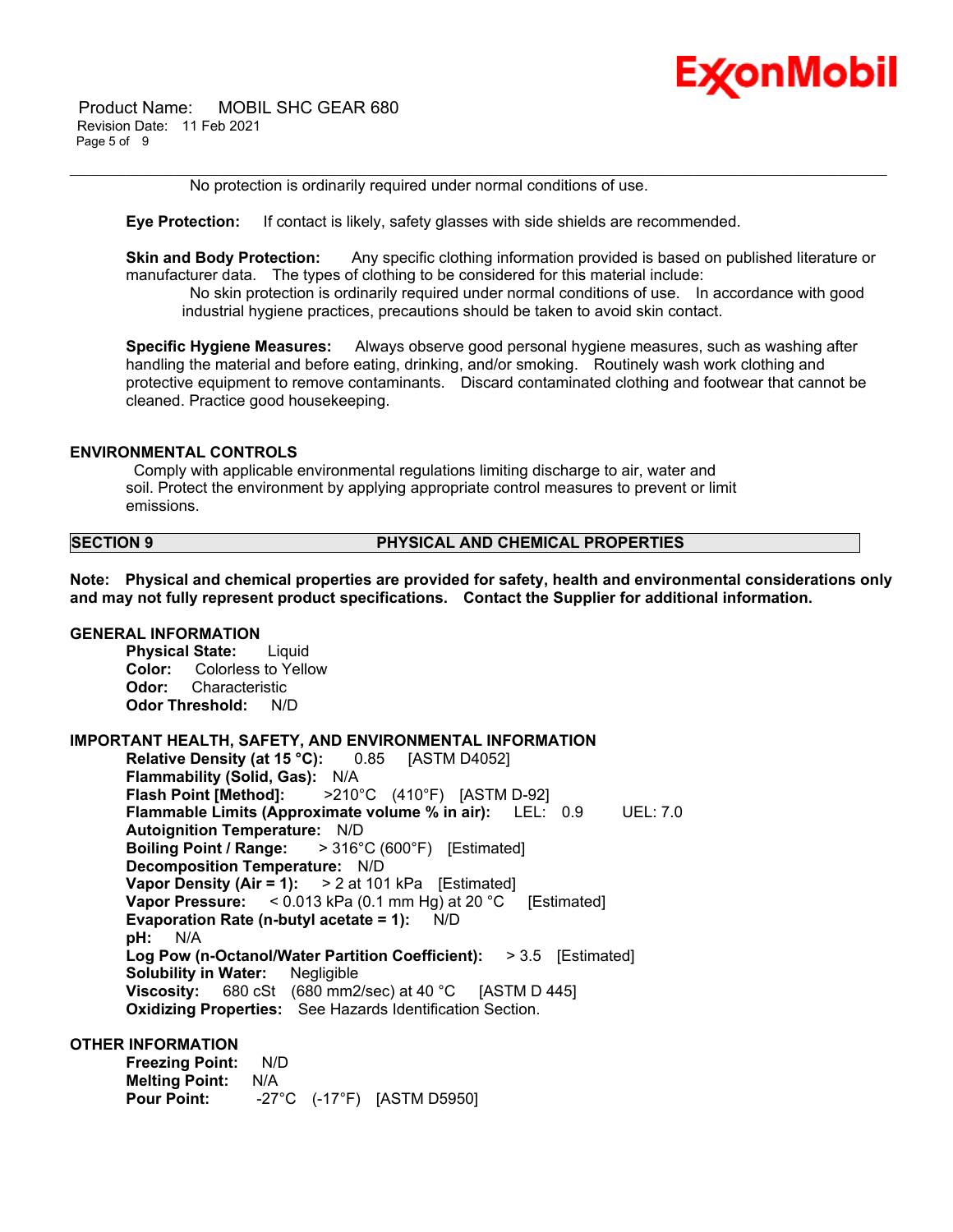

# **SECTION 10 STABILITY AND REACTIVITY**

**REACTIVITY:** See sub-sections below.

**STABILITY:** Material is stable under normal conditions.

**CONDITIONS TO AVOID:** Excessive heat. High energy sources of ignition.

**MATERIALS TO AVOID:** Strong oxidizers

**HAZARDOUS DECOMPOSITION PRODUCTS:** Material does not decompose at ambient temperatures.

**POSSIBILITY OF HAZARDOUS REACTIONS:** Hazardous polymerization will not occur.

# **SECTION 11 TOXICOLOGICAL INFORMATION**

\_\_\_\_\_\_\_\_\_\_\_\_\_\_\_\_\_\_\_\_\_\_\_\_\_\_\_\_\_\_\_\_\_\_\_\_\_\_\_\_\_\_\_\_\_\_\_\_\_\_\_\_\_\_\_\_\_\_\_\_\_\_\_\_\_\_\_\_\_\_\_\_\_\_\_\_\_\_\_\_\_\_\_\_\_\_\_\_\_\_\_\_\_\_\_\_\_\_\_\_\_\_\_\_\_\_\_\_\_\_\_\_\_\_\_\_\_\_

# **INFORMATION ON TOXICOLOGICAL EFFECTS**

| <b>Hazard Class</b>                                               | <b>Conclusion / Remarks</b>                                                                        |
|-------------------------------------------------------------------|----------------------------------------------------------------------------------------------------|
| <b>Inhalation</b>                                                 |                                                                                                    |
| Acute Toxicity: No end point data for<br>lmaterial.               | Minimally Toxic. Based on assessment of the components.                                            |
| Irritation: No end point data for material.                       | Negligible hazard at ambient/normal handling temperatures.                                         |
| Ingestion                                                         |                                                                                                    |
| Acute Toxicity: No end point data for<br>material.                | Minimally Toxic. Based on assessment of the components.                                            |
| <b>Skin</b>                                                       |                                                                                                    |
| Acute Toxicity: No end point data for<br>lmaterial.               | Minimally Toxic. Based on assessment of the components.                                            |
| Skin Corrosion/Irritation: No end point data<br>lfor material.    | Negligible irritation to skin at ambient temperatures. Based on<br>assessment of the components.   |
| Eye                                                               |                                                                                                    |
| Serious Eye Damage/Irritation: No end point<br>data for material. | May cause mild, short-lasting discomfort to eyes. Based on<br>assessment of the components.        |
| <b>Sensitization</b>                                              |                                                                                                    |
| Respiratory Sensitization: No end point data<br>for material.     | Not expected to be a respiratory sensitizer.                                                       |
| Skin Sensitization: No end point data for<br>Imaterial.           | Not expected to be a skin sensitizer. Based on assessment of the<br>components.                    |
| <b>Aspiration: Data available.</b>                                | Not expected to be an aspiration hazard. Based on physico-<br>chemical properties of the material. |
| Germ Cell Mutagenicity: No end point data<br>for material.        | Not expected to be a germ cell mutagen. Based on assessment of<br>the components.                  |
| Carcinogenicity: No end point data for<br>material.               | Not expected to cause cancer. Based on assessment of the<br>components.                            |
| Reproductive Toxicity: No end point data<br>lfor material.        | Not expected to be a reproductive toxicant. Based on assessment<br>of the components.              |
| Lactation: No end point data for material.                        | Not expected to cause harm to breast-fed children.                                                 |
| <b>Specific Target Organ Toxicity (STOT)</b>                      |                                                                                                    |
| Single Exposure: No end point data for<br>material.               | Not expected to cause organ damage from a single exposure.                                         |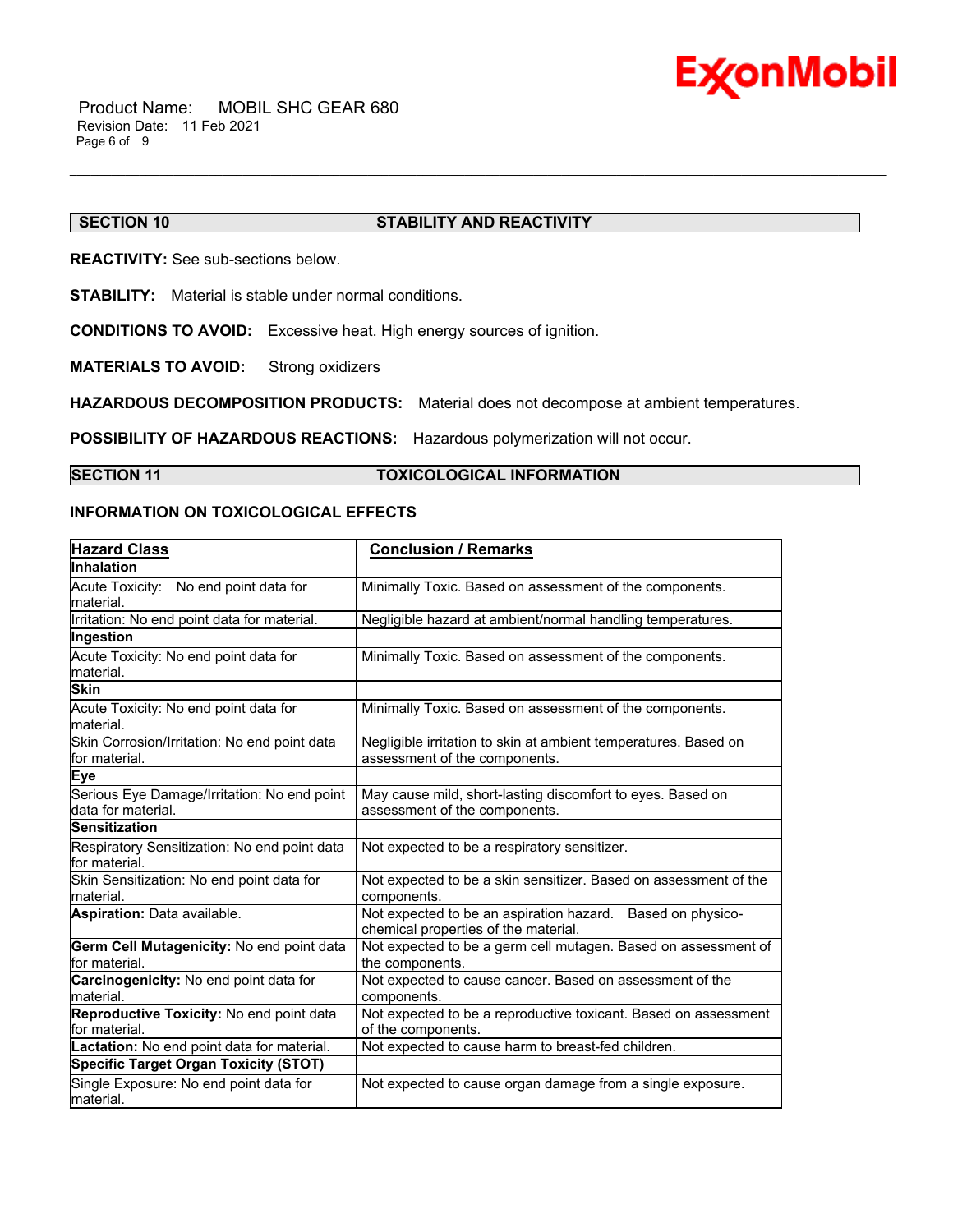

 Product Name: MOBIL SHC GEAR 680 Revision Date: 11 Feb 2021 Page 7 of 9

| Repeated Exposure: No end point data for | Not expected to cause organ damage from prolonged or repeated |  |
|------------------------------------------|---------------------------------------------------------------|--|
| material.                                | exposure. Based on assessment of the components.              |  |

#### **OTHER INFORMATION For the product itself:**

Repeated and/or prolonged exposure may cause irritation to the skin, eyes, or respiratory tract. **Contains:**

Synthetic base oils: Not expected to cause significant health effects under conditions of normal use, based on laboratory studies with the same or similar materials. Not mutagenic or genotoxic. Not sensitizing in test animals and humans.

**The following ingredients are cited on the lists below:** None.

|               | --REGULATORY LISTS SEARCHED-- |               |
|---------------|-------------------------------|---------------|
| 1 = NTP CARC  | $3 = IARC 1$                  | $5 = IARC2B$  |
| $2 = NTP$ SUS | $4 = IARC 2A$                 | 6 = OSHA CARC |

**SECTION 12 ECOLOGICAL INFORMATION** 

The information given is based on data for the material, components of the material, or for similar materials, through the application of bridging principals.

# **ECOTOXICITY**

Material -- Not expected to be harmful to aquatic organisms.

# **MOBILITY**

 Base oil component -- Low solubility and floats and is expected to migrate from water to the land. Expected to partition to sediment and wastewater solids.

**SECTION 13 DISPOSAL CONSIDERATIONS** 

Disposal recommendations based on material as supplied. Disposal must be in accordance with current applicable laws and regulations, and material characteristics at time of disposal.

# **DISPOSAL RECOMMENDATIONS**

 Product is suitable for burning in an enclosed controlled burner for fuel value or disposal by supervised incineration at very high temperatures to prevent formation of undesirable combustion products. Protect the environment. Dispose of used oil at designated sites. Minimize skin contact. Do not mix used oils with solvents, brake fluids or coolants.

# **REGULATORY DISPOSAL INFORMATION**

 RCRA Information: The unused product, in our opinion, is not specifically listed by the EPA as a hazardous waste (40 CFR, Part 261D), nor is it formulated to contain materials which are listed as hazardous wastes. It does not exhibit the hazardous characteristics of ignitability, corrositivity or reactivity and is not formulated with contaminants as determined by the Toxicity Characteristic Leaching Procedure (TCLP). However, used product may be regulated.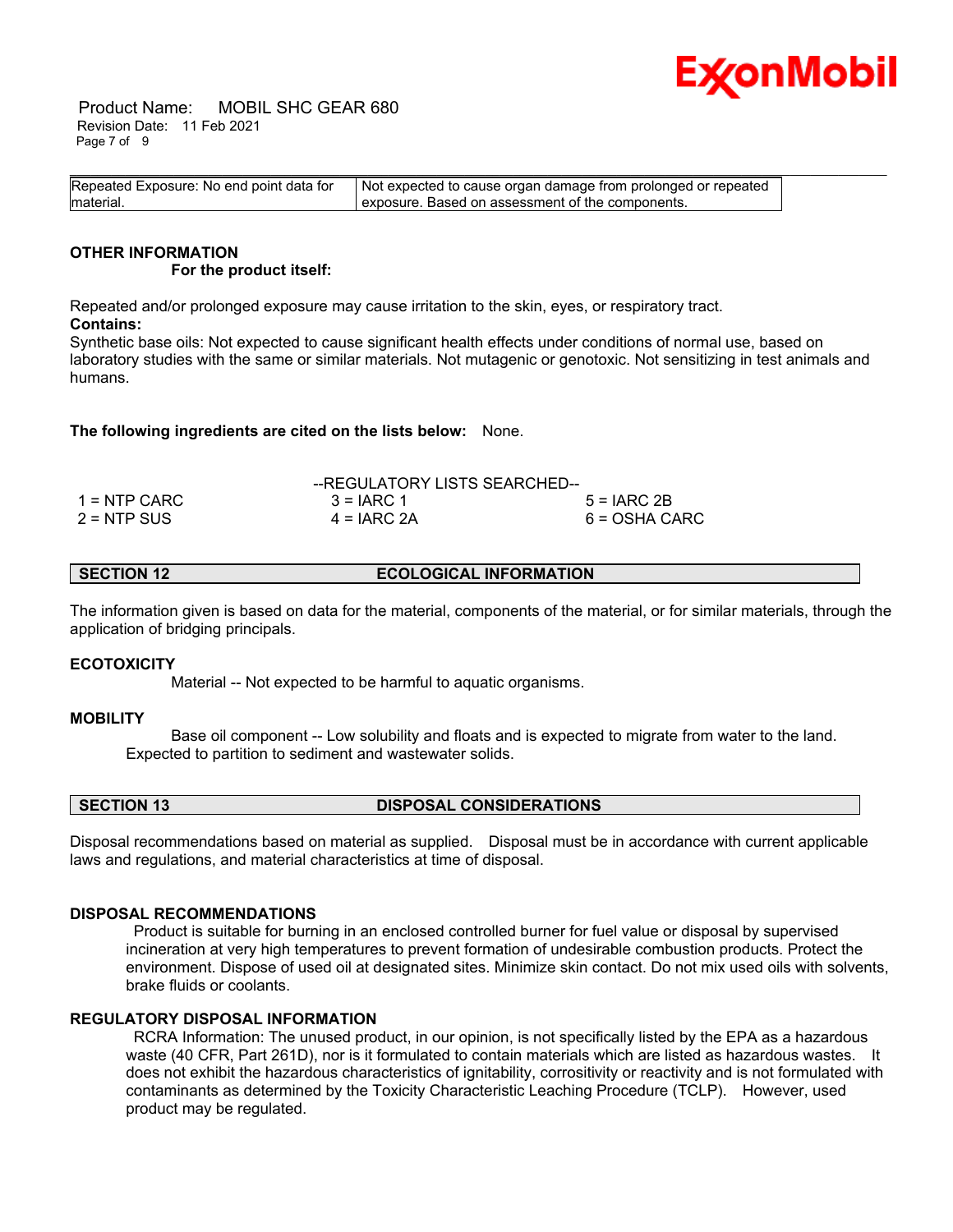

 Product Name: MOBIL SHC GEAR 680 Revision Date: 11 Feb 2021 Page 8 of 9

**Empty Container Warning** Empty Container Warning (where applicable): Empty containers may contain residue and can be dangerous. Do not attempt to refill or clean containers without proper instructions. Empty drums should be completely drained and safely stored until appropriately reconditioned or disposed. Empty containers should be taken for recycling, recovery, or disposal through suitably qualified or licensed contractor and in accordance with governmental regulations. DO NOT PRESSURISE, CUT, WELD, BRAZE, SOLDER, DRILL, GRIND, OR EXPOSE SUCH CONTAINERS TO HEAT, FLAME, SPARKS, STATIC ELECTRICITY, OR OTHER SOURCES OF IGNITION. THEY MAY EXPLODE AND CAUSE INJURY OR DEATH.

\_\_\_\_\_\_\_\_\_\_\_\_\_\_\_\_\_\_\_\_\_\_\_\_\_\_\_\_\_\_\_\_\_\_\_\_\_\_\_\_\_\_\_\_\_\_\_\_\_\_\_\_\_\_\_\_\_\_\_\_\_\_\_\_\_\_\_\_\_\_\_\_\_\_\_\_\_\_\_\_\_\_\_\_\_\_\_\_\_\_\_\_\_\_\_\_\_\_\_\_\_\_\_\_\_\_\_\_\_\_\_\_\_\_\_\_\_\_

| <b>SECTION 14</b> | <b>TRANSPORT INFORMATION</b> |
|-------------------|------------------------------|

- **LAND (DOT):** Not Regulated for Land Transport
- **LAND (TDG):** Not Regulated for Land Transport
- **SEA (IMDG):** Not Regulated for Sea Transport according to IMDG-Code

**Marine Pollutant:** No

**AIR (IATA):** Not Regulated for Air Transport

### **SECTION 15 REGULATORY INFORMATION**

**OSHA HAZARD COMMUNICATION STANDARD:** This material is not considered hazardous in accordance with OSHA HazCom 2012, 29 CFR 1910.1200.

**Listed or exempt from listing/notification on the following chemical inventories:** AIIC, DSL, ENCS, IECSC, ISHL, KECI, TCSI, TSCA

### **Special Cases:**

| Inventorv<br>rv | Status                                |
|-----------------|---------------------------------------|
| DICCO<br>יוטטט. | -<br>Apply<br>.ctrictions<br>rictions |

**SARA 302:** No chemicals in this material are subject to the reporting requirements of SARA Title III, Section 302

# **SARA (311/312) REPORTABLE GHS HAZARD CLASSES:** None.

**SARA (313) TOXIC RELEASE INVENTORY:** This material contains no chemicals subject to the supplier notification requirements of the SARA 313 Toxic Release Program.

**The following ingredients are cited on the lists below:** None.

|               | --REGULATORY LISTS SEARCHED-- |                     |               |
|---------------|-------------------------------|---------------------|---------------|
| 1 = ACGIH ALL | $6 = TSCA 5a2$                | $11$ = CA P65 REPRO | $16$ = MN RTK |